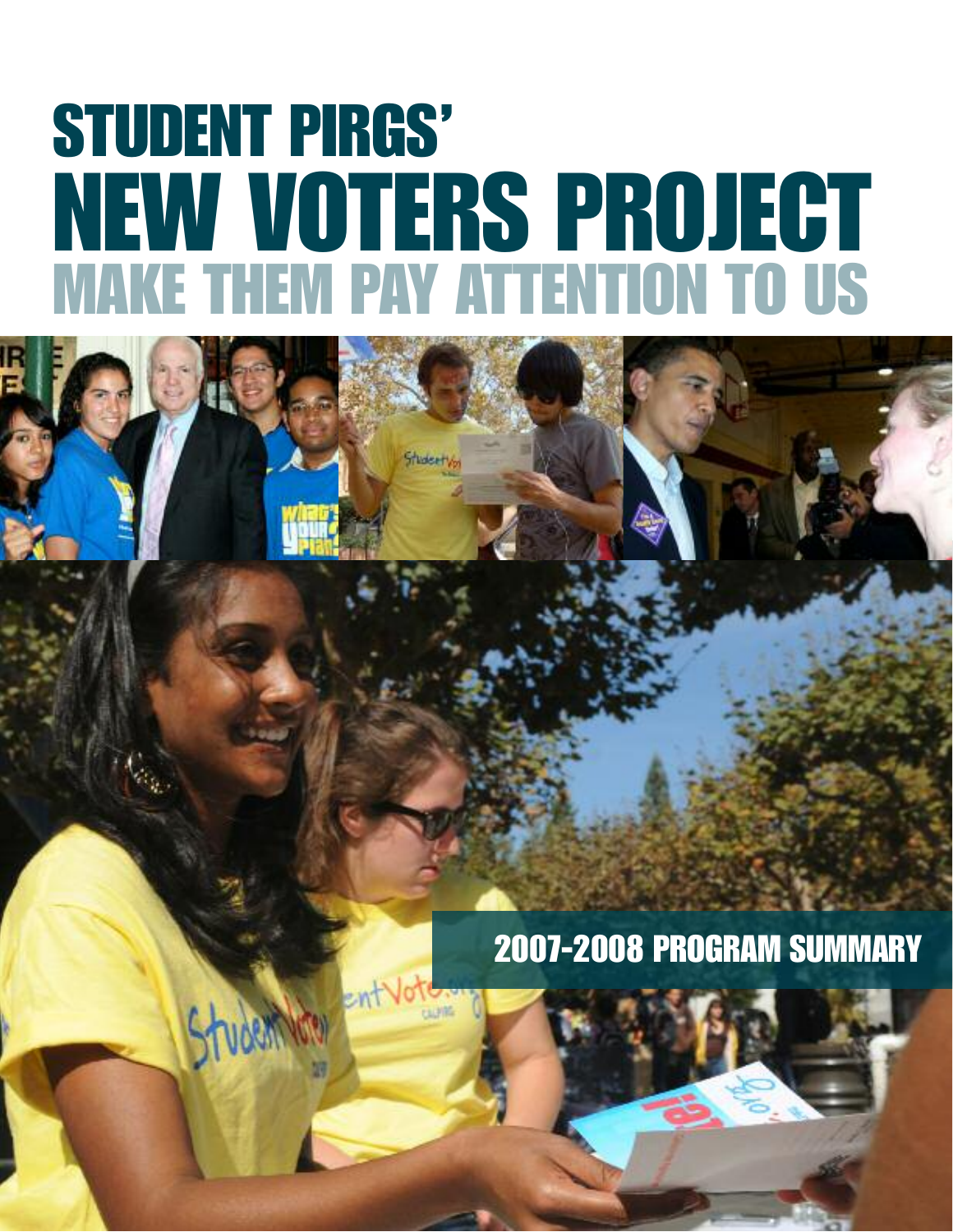# **TABLE OF CONTENTS**

| <b>Youth Vote Overview, 2007-2008</b> |    |
|---------------------------------------|----|
| The Student PIRGs' New Voters Project | 3  |
| <b>What's Your Plan?</b>              | 5  |
| <b>A New Youth Vote Model</b>         | 8  |
| <b>Turning Out the Youth Vote</b>     | 10 |
| <b>Protecting the Student Vote</b>    | 13 |
| <b>Building for the Future</b>        | 16 |

#### **The Student PIRGs**

The Student PIRGs (Student Public Interest Research Groups) are a network of non-partisan student-directed and student-funded organizations working on more than 200 college campuses in 30 states to solve public interest problems and increase civic engagement. In close partnership with a network of



PIRG advocates in state capitals across the country and in Washington D.C. , we work to increase the youth vote, tackle global warming, make education more affordable, address homelessness and more. More than 10,000 students get involved in our projects every year—for more information visit *www.studentpirgs.org*.

A project of the Student PIRGs, our nonpartisan New Voters Project has worked for 25 years to mobilize young voters to the polls and convince politicians to pay attention to the voice of young people across the country.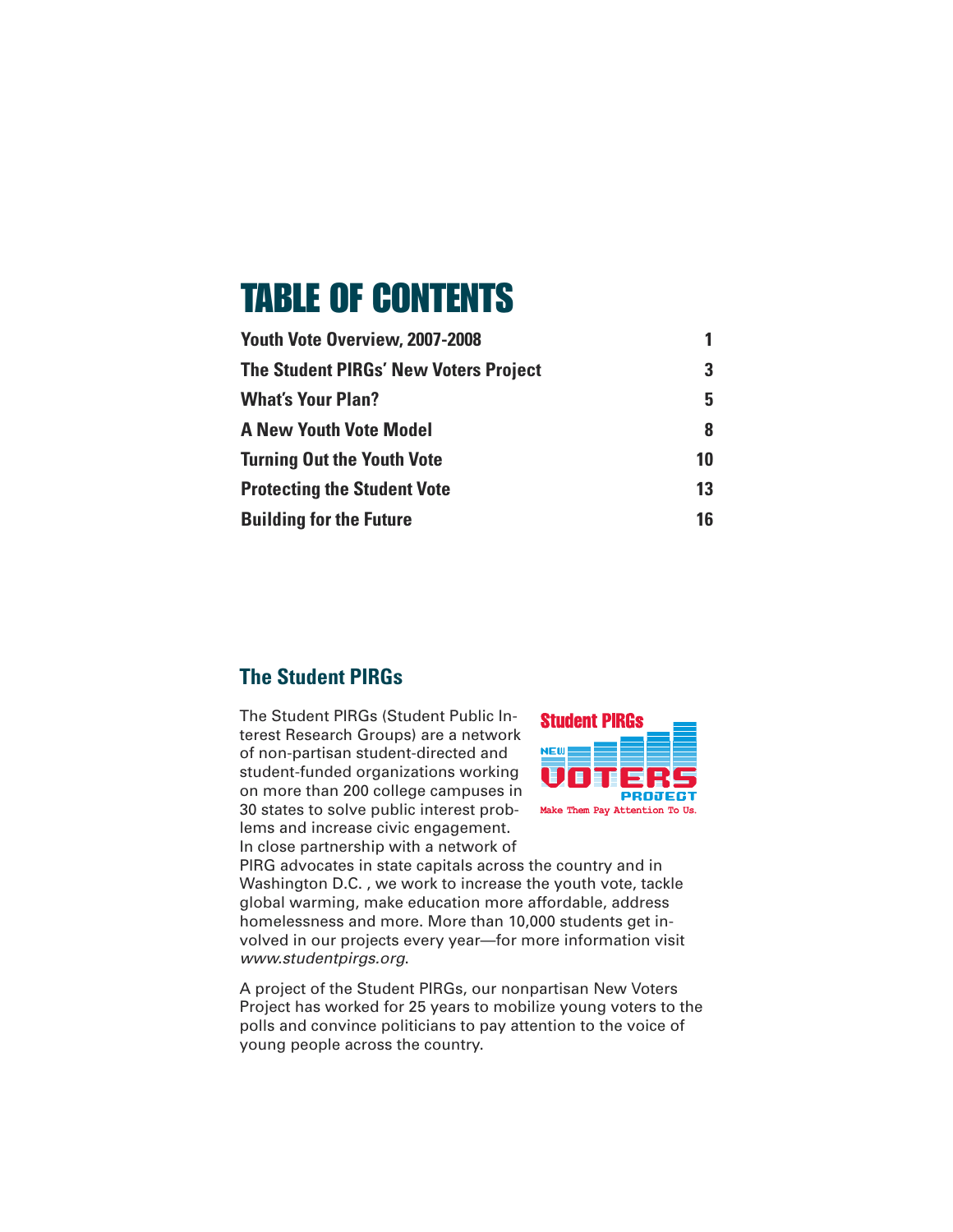**Y O**

**U**

**T** 

**YOUNG PEOPLE put another brick in democracy's foundation this election cycle.**

**An estimated two million more young Americans under the age of 30 cast a ballot than in 2004. This increase followed a primary season in which young voter turnout rates doubled in states across the country—even tripling in Iowa, Mississippi, Florida and Oklahoma, and quadrupling in Tennessee.**

What explains the rise in turnout among young voters?

Young people are more civically engaged and involved today than they have been in years, a factor that spilled over to the political arena. Technology provided new avenues for political expression among young voters. High-stakes

and a polarized political climate created a heightened sense of political awareness. And the star power of the candidates added to the excitement.

In turn, political campaigns focused more of their attention to young voters. They relied on many of the proven techniques of peer-to-peer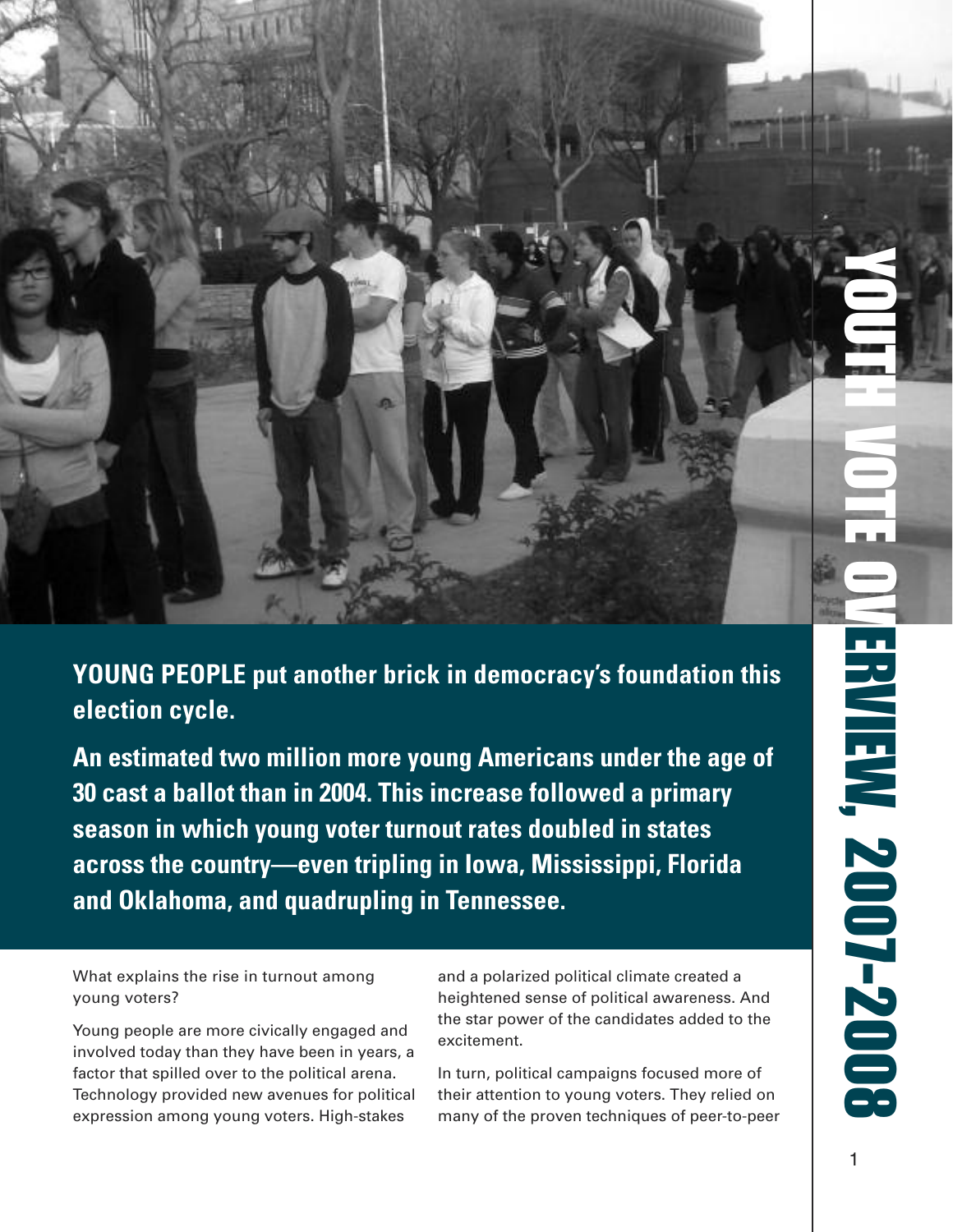young voter outreach pioneered by the non-partisan Student PIRGs and other grassroots voter mobilization efforts.

The result was remarkable. Campuses across the country crackled with excitement around the election: Student leaders stormed dorms, invaded classrooms and hopped on their cell phones to make sure friends registered to vote and showed up on Election Day. As a result, young voters on college campuses across the country lined up in big numbers.

This historic election confirmed two basic principles upon which the Student PIRGs' New Voters Project has operated for 25 years:

First, the best way to turn out the youth vote is for one young person to ask another young person to show up on Election Day.

Second, and most importantly, when you pay attention to young people, they will pay attention to you.

PREVIOUS PAGE: University of Wisconsin students line up to vote on November 4th. A WISPIRG-lead coalition helped to register more than 6,000 students to vote on campus. Across the country, youth turnout increased by at least two million over 2004 levels.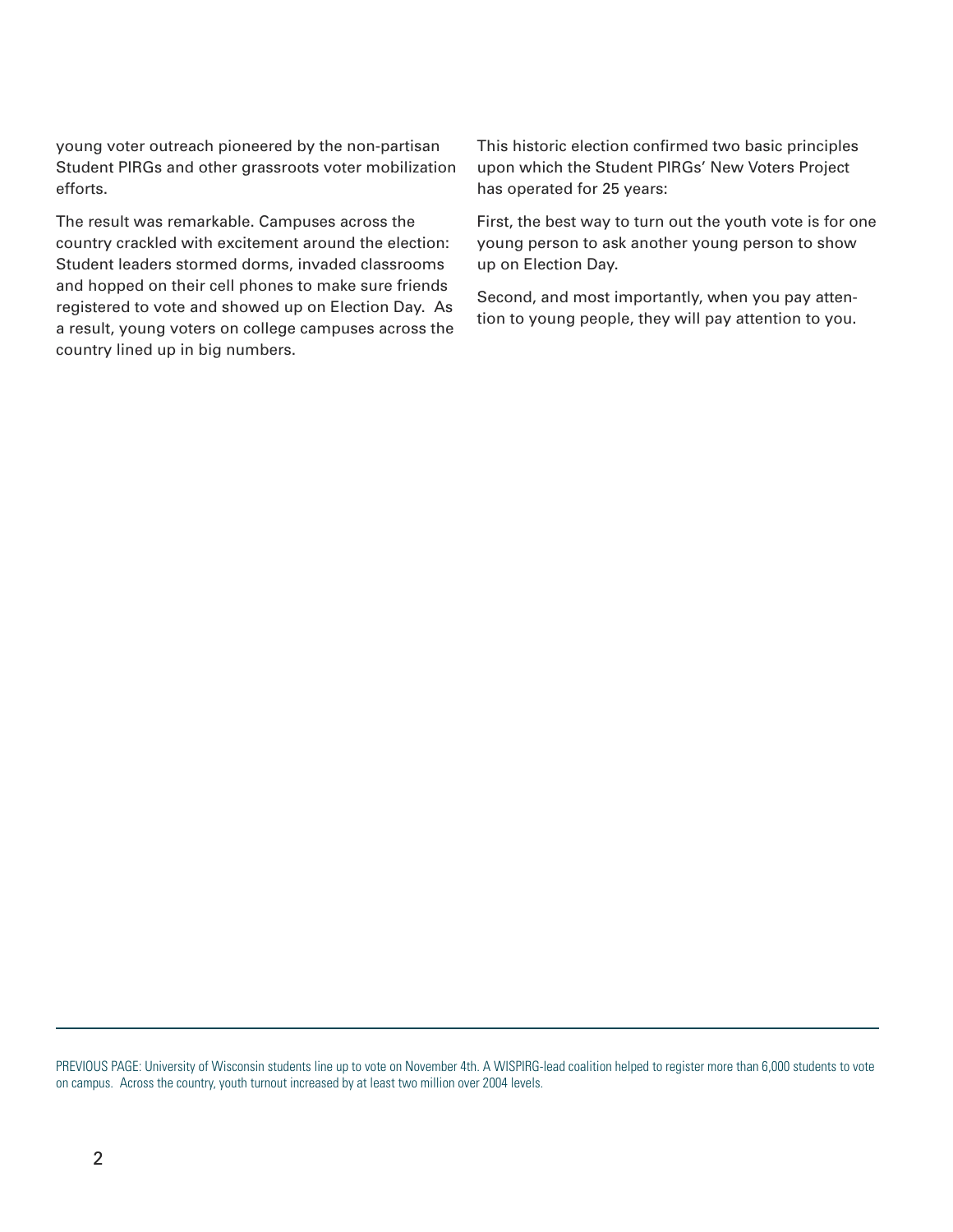

## **2007-2008 Program**

**SINCE OUR INCEPTION 25 years ago, the non-partisan Student PIRGs' New Voters Project has played a leading role in mobilizing young voters, highlighting their importance, developing and refining the techniques and technology used to reach them, and ensuring their right to cast a ballot once they appear at the polls.**

In 2007 and 2008, we expanded these efforts.

Our *What's Your Plan?* Campaign helped place young people and issues important to them in the spotlight early in the campaign season. More than 500 student volunteers in 28 states appeared at fundraisers, town hall meetings and stump speeches on the primary campaign trail

or submitted a photo petition to ask the candidates their plans on key youth issues such as global warming, healthcare, financial security, and college affordability. Ultimately, these volunteers talked directly with the presidential candidates on 106 occasions, helping to impress upon the campaigns the importance of paying attention to young voters this election cycle.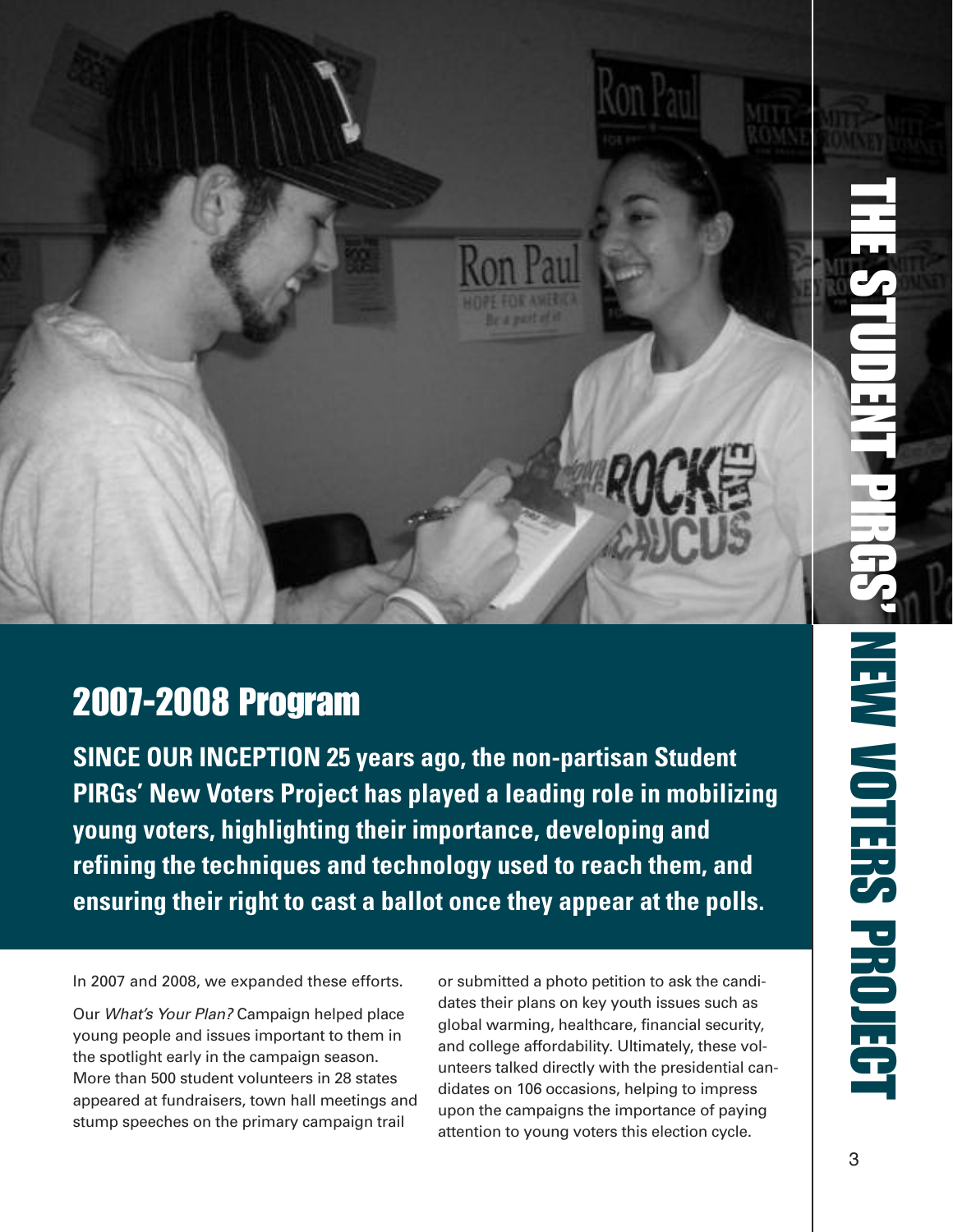

Our campus young voter mobilization model integrated technology—such as texting and Facebook with tried and true grassroots organizing techniques. The effort thus reached both young voters submerged in an increasingly wired world and also students unlikely to register due solely to online outreach.

## **"By training the next generation in the skills of mobilizing young voters, the Student PIRGs played a key role in making sure the voices of millennials were heard at the polls this year. "**

#### **Laura Simolaris Director, National Programs Harvard Institute of Politics**

Our extensive on-the-ground young voter mobilization efforts on one hundred campuses in twenty states generated 400,000 personal voting reminders in the days before the election and helped to register 85,000 young voters.

To ensure the rights of young people to vote once they arrived at the polls, our election protection program conducted aggressive outreach to local registrars to preempt Election Day problems. And on November 4th, we placed a network of poll-watchers at student precincts to identify and remove student voting barriers.

From engaging candidates in Iowa to ask their plans on global warming to texting tens of thousands of students "get out the vote" reminders to monitoring polls for elections violations, the thousands of student leaders and professional organizers trained by the Student PIRGs' New Voters Project played a key role this election in making politicians pay attention to young voters.

PREVIOUS PAGE: An Iowa PIRG student leader from Iowa State University asks a fellow student to pledge to caucus during the first contest of the 2008 election season. Iowa PIRG partnered with Rock the Vote in the weeks leading up to the Iowa caucuses in a program called Rock the Caucus to mobilize young voters on Caucus Day. As part of this effort, Iowa PIRG identified 250 "caucus rock star" student leaders, who each recruited 20 of their friends to pledge to caucus on January 3rd.

ABOVE: A table set up by WISPIRG student leaders at the University of Wisconsin urges students to pledge to vote in the days leading up to the November 4th election.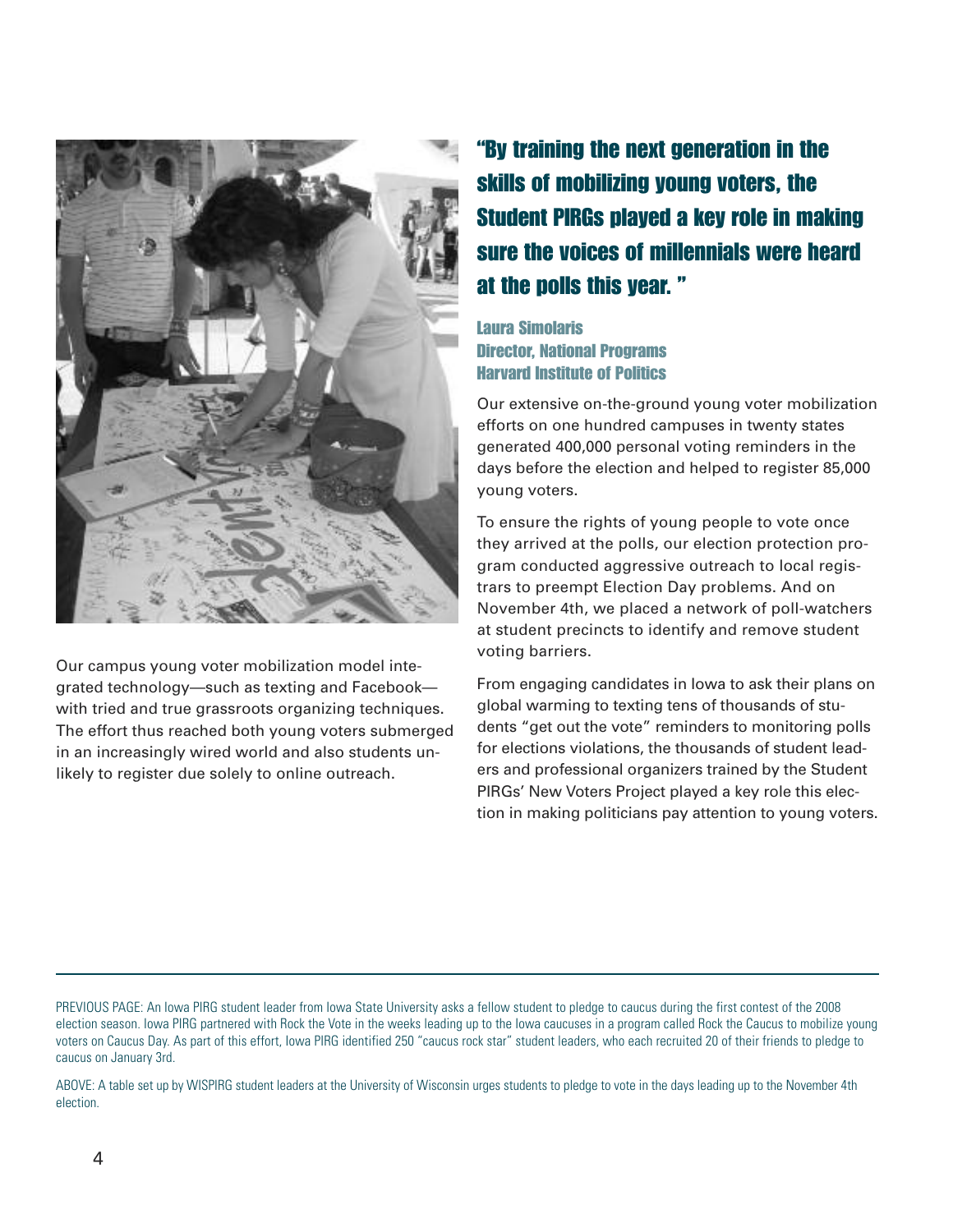

**AFTER SIGNIFICANT YOUTH VOTE increases in 2004 and 2006, the Student PIRGs' New Voters Project approached the 2008 election cycle with a singular goal—to ensure that young voter turnout continued its upward trajectory. To accomplish this objective, we knew it would be essential that the presidential campaigns pay more attention to young people, breaking the cycle of mutual neglect that led to a steady decrease in young voter participation prior to 2004.**

As the primary season kicked off, many campaigns were already talking about what they could do to better engage young voters. We decided to give all the candidates a little nudge to make sure talk turned into action.

As the first presidential contest of the election cycle, the Iowa caucuses provided a golden

opportunity to showcase the power of the youth vote. If we could establish a strong youth presence there, we would create a ripple effect through the rest of the primary season.

So we trained a dedicated group of Iowa student leaders who mobilized thousands of their peers around a two-pronged effort. First, our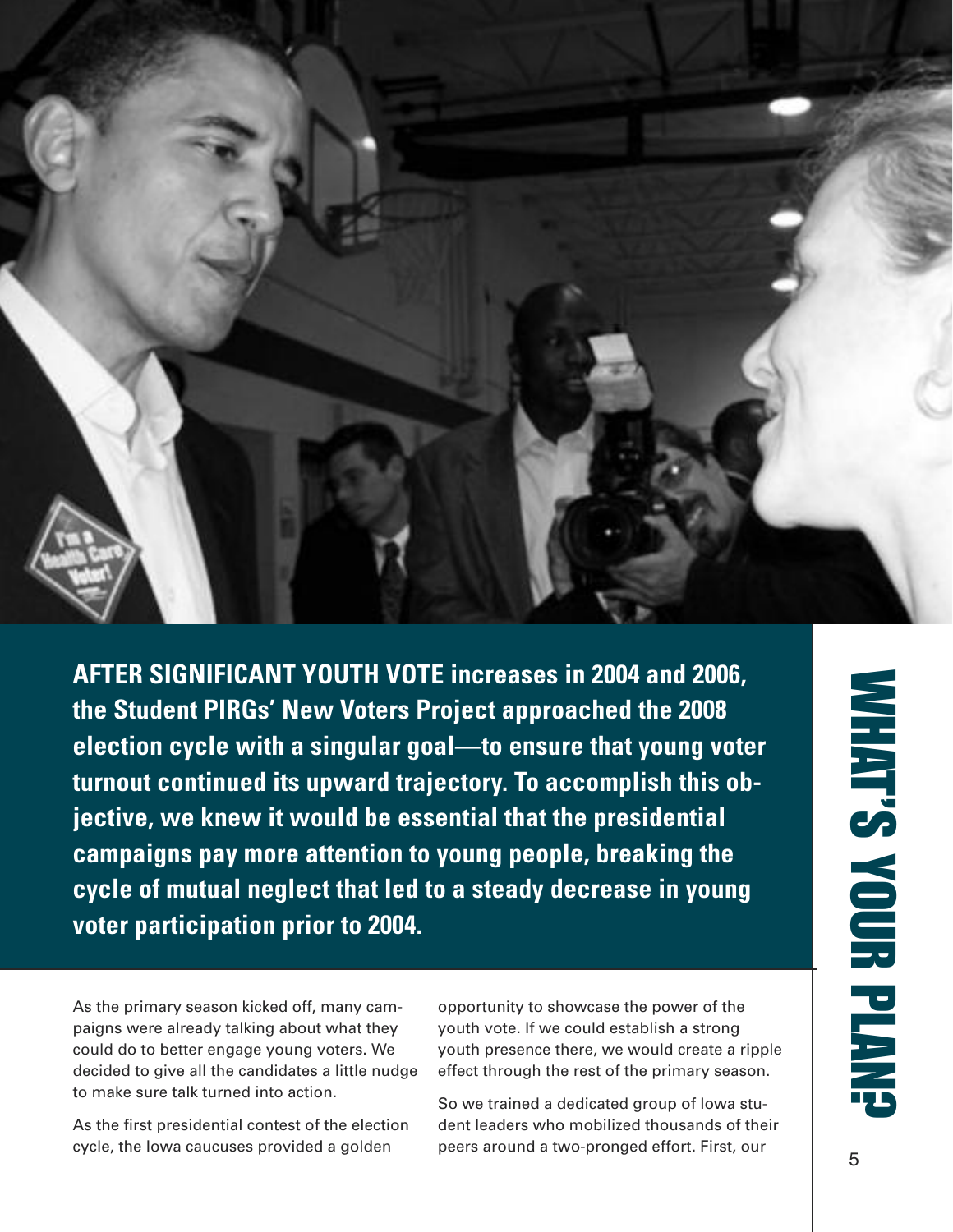

volunteers appeared at fundraisers, photo-ops and town hall meetings to ask the candidates face-to-face, and in front of crowds and television cameras, to outline their respective plans on global warming, college affordability, healthcare and financial security. Second, we recruited 250 "Caucus Rock Stars"—Iowa student leaders who recruited 5,000 of their friends to pledge to caucus and helped turn them out.

In the first few months of our *What's Your Plan?* Campaign, we had a hard time catching the attention of the candidates. Our volunteers often experienced difficulty getting into events to talk to the candidates and were often ignored when they raised their hands to ask questions. But the candidates couldn't help notice as more and more volunteers from the New Voters Proj-

PREVIOUS PAGE: *What's Your Plan?* campaigner asks Senator Barack Obama his plan to stop global warming at a campaign stop in New Hampshire. Over the course of the primaries, more than 500 student volunteers asked the candidates their plans on key youth issues 106 times.

ABOVE: Students ask Senator John McCain about his plan to stop global warming outside a fundraiser in New York City early in the primary season. ect showed up at campaign events everywhere they went.

At a local campaign stop, Senator John McCain thanked an Iowa State University student volunteer with the *What's Your Plan?* campaign for her work, announced "this is what America is all about," then asked her to explain the campaign to the audience.

Volunteers sporting our bright blue shirts showed up at Senator Hillary Clinton's campaign events in Iowa, Washington, Colorado and Massachusetts in the span of a week. At a speech in Ames, Senator Clinton exclaimed, "I see you young people from PIRG everywhere!"

In the days leading up to the caucuses, Senator Barack Obama published a column in the University of Iowa paper that referenced the number of young people asking his plans on issues such as global warming and healthcare.

As the campaign intensified and the caucus date approached, the buzz on college campuses was unmistakable, even to politicos who traditionally ignored young voters. And in the end, months of hard work paid off.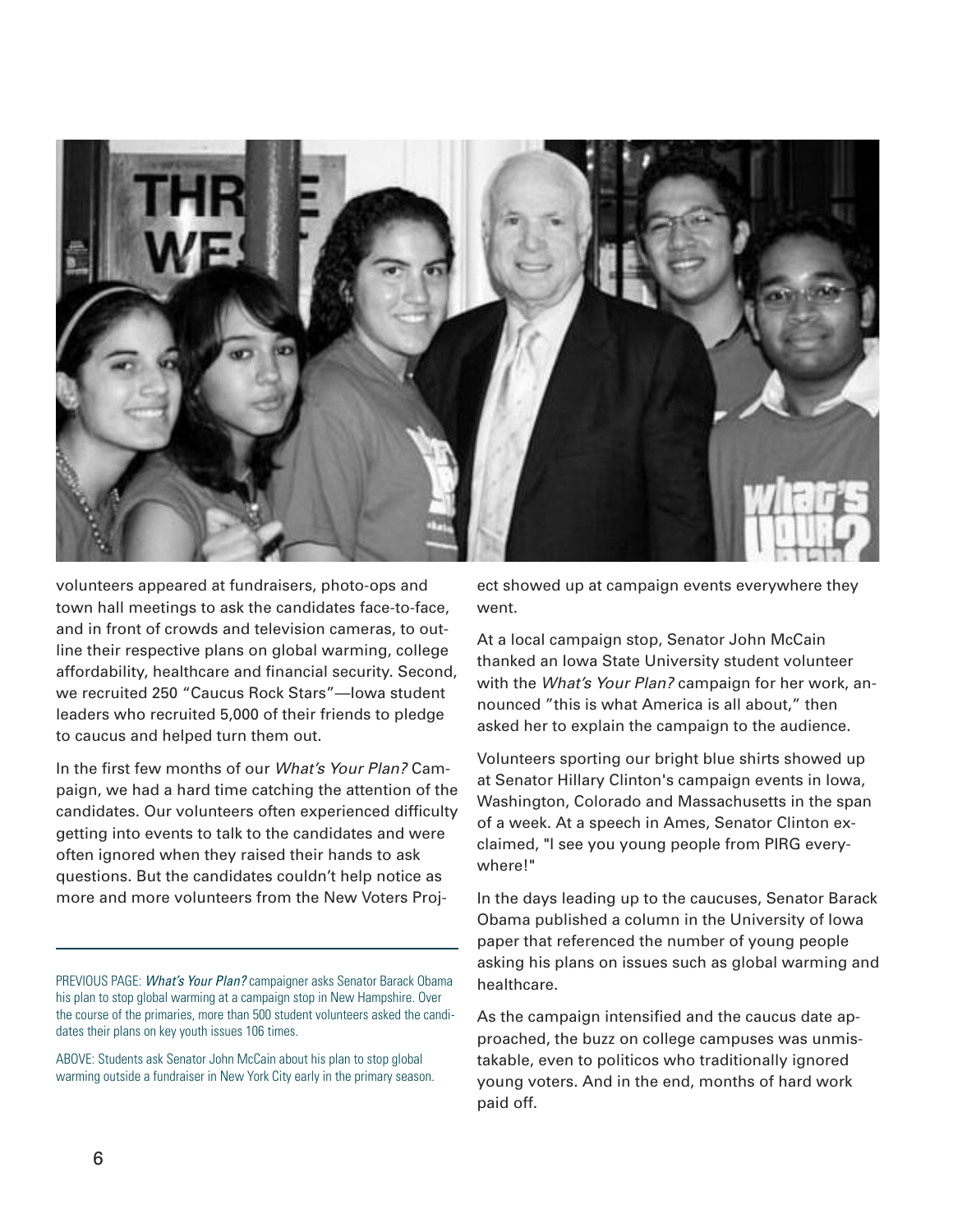**"At dozens of stops in primary races across the country, student volunteers with the Student PIRGs' What's Your Plan? campaign helped inject young people and their issues into the political debate early in the election season."**

**Heather Smith Executive Director Rock the Vote**

On January 3rd, 2008, three times as many young voters turned out to caucus than in 2000. Iowa PIRG student volunteers in college-dominated precincts reported overflowing rooms and caucuses bursting with energized young voters. The consensus of local and national media, as well as the political establishment, was that the youth vote turned out BIG.

The momentum continued into the first primary of the season in New Hampshire as the large turnout of young voters in Iowa caught the attention of candidates. In an interview with *MTV News* following her New Hampshire primary victory, Senator Hillary Clinton articulated a renewed commitment to reaching out to young voters: "My support among young people will grow. We are going to be doing more and more outreach. "

As we hoped at its outset, the youth vote momentum continued through the rest of the primary season. Youth turnout doubled in New Hampshire, tripled in Georgia and quadrupled in Tennessee. Campaigns and national political insiders began to point to the youth vote as a key constituency.

TOP RIGHT: Twenty-three-year-old Ryan Crane asks Senator Joe Biden his plan to make a college education affordable. A student at the University of Northern Iowa, Ryan mobilized hundreds of fellow students to pledge to caucus in January—leading dorm storms, organizing tabling events on campus, and making class announcements.

BOTTOM RIGHT: University of Connecticut students ask Governor Mitt Romney his plans to make a college education affordable at a New Hampshire campaign stop during the primary season.





Ultimately, over the course of the primary season, more than 500 Student PIRG volunteers asked the candidates their plans to stop global warming; make college affordable; ensure financial security; and provide affordable, effective healthcare. Two hundred and fifty Iowa student leaders recruited 5,000 of their friends to caucus; and hundreds more mobilized thousands of their friends to go to the polls in the primary states.

By the end of the primary season and our *What's Your Plan?* campaign, young people had been injected into the national political discourse to a greater extent than in any cycle in recent memory, and most importantly the myth that young people don't vote and young people don't matter had been laid to rest.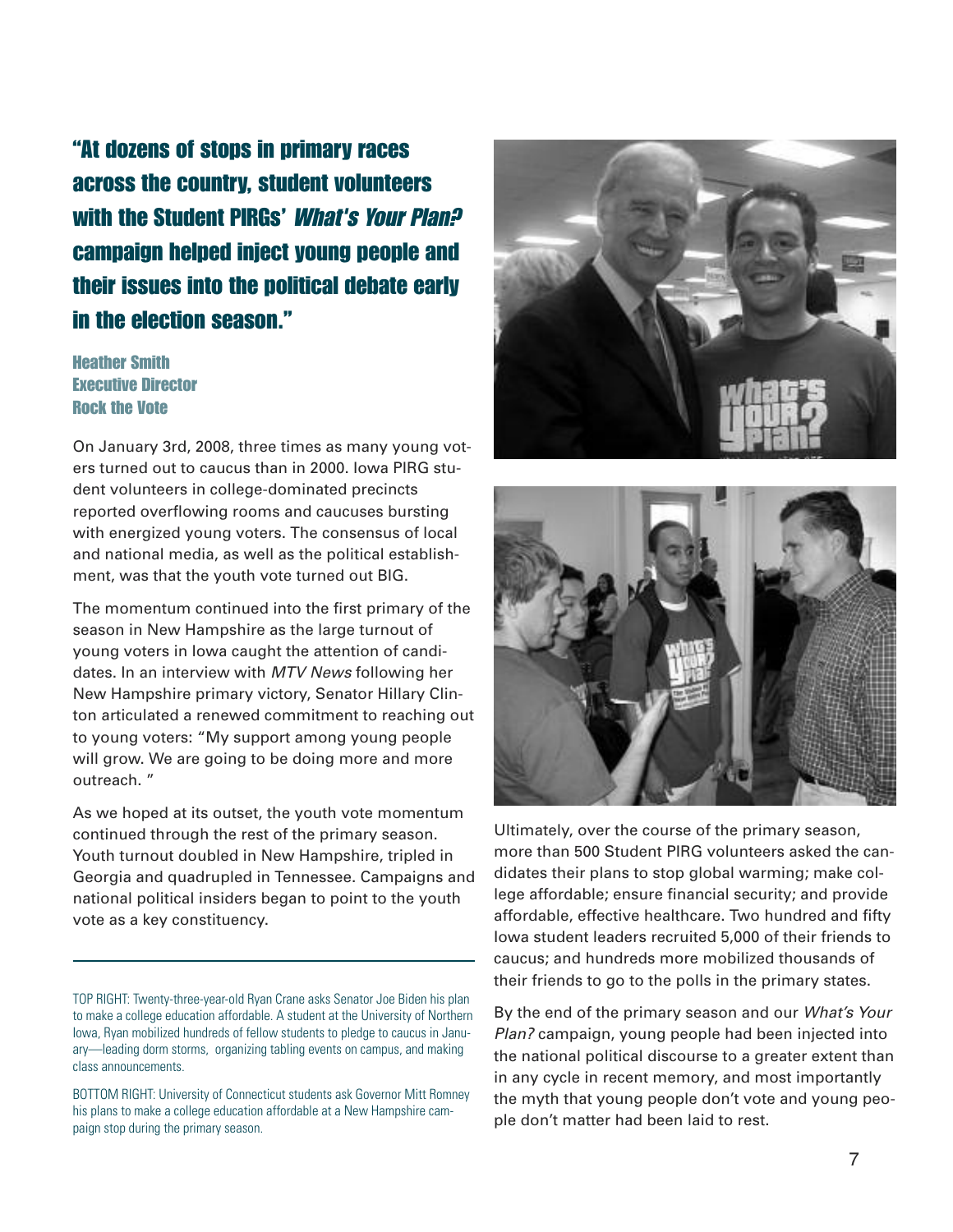**AN E W Y O U T H V O T E M O d EL**

udentvot

**FROM CNN/YOUTUBE candidate debates to live MySpace-MTV candidate forums, technology played an unprecedented role this election season. No demographic was more impacted by this Elections 2.0 explosion than young voters.**

The Student PIRGs' efforts were more hightech than ever in 2008, as we fully integrated our on-the-ground and online young voter mobilization efforts.

With partners at CREDO Mobile, Princeton University, the University of Michigan and the University of Notre Dame, we conducted two key studies that demonstrated the effectiveness of text messages in increasing youth turnout. Among the findings; text message reminders sent to a study sample of mostly young voters on Super Tuesday in February 2008 increased turnout among our sample population by 4.6 percentage points.

Student PIRGs comprehensively incorporated text messaging into our on-the-ground campus voter mobilization efforts. Highlighted in the *Los Angeles Times* and *Washington Post*, our Text Out the Vote program stopped thousands of students on their way to class and asked them to text "student vote" to 41411. The TextMarks service returned a 'Don't Forget to Register to Vote at studentvote.org,' which the student was then asked to forward to all of his or her friends.

In one example of this technology's success, a CALPIRG organizer, Gerald Nicdao, was able to generate more than 500 text message reminders to register in just a couple hours at a Text Out the Vote table on the UCLA campus.

In the months leading up to Election Day, the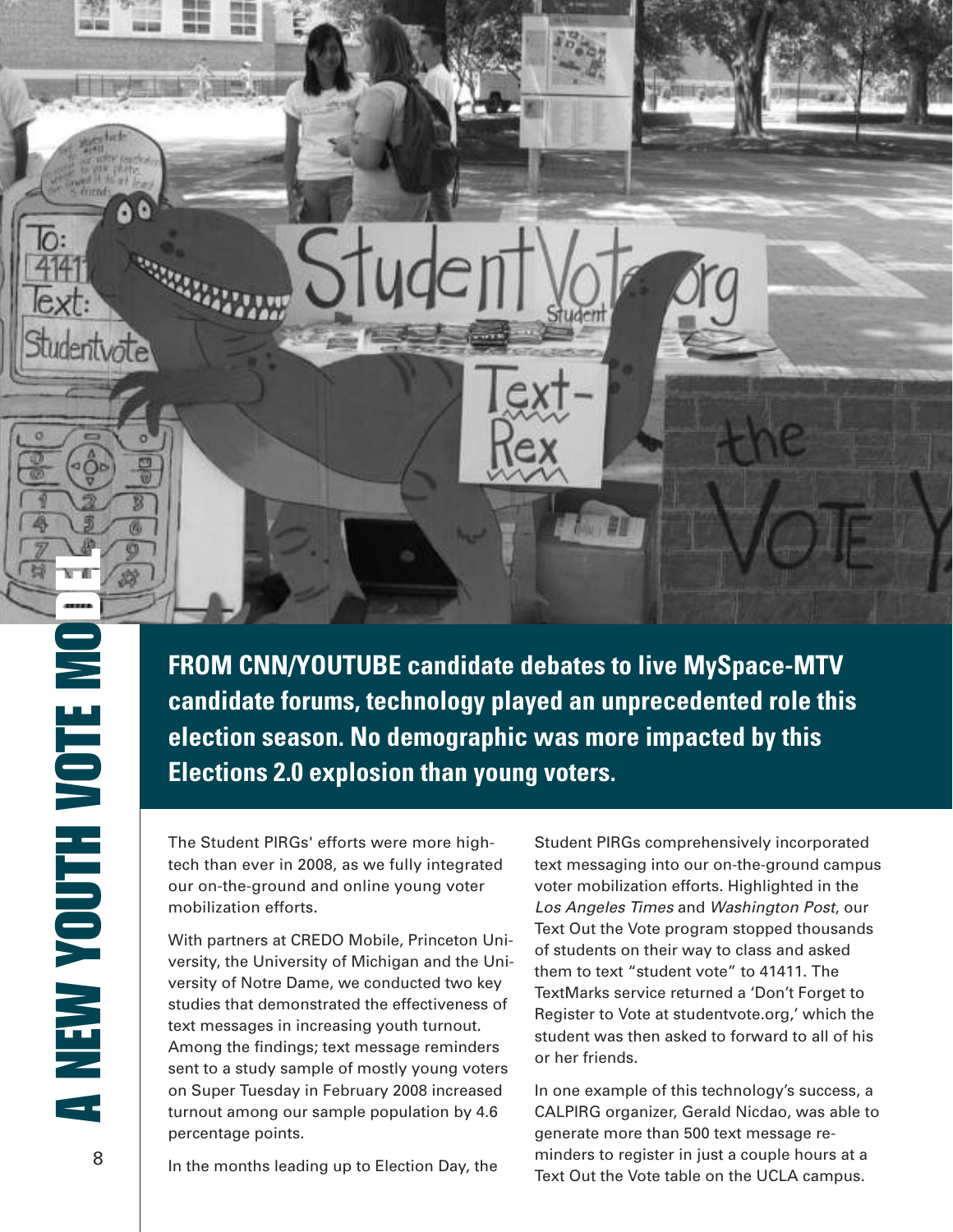**"When it comes to mobilizing young voters, no one can match the work of the Student PIRGs. That's why CREDO Mobile works with the Student PIRGs to 'text out the vote' and bring young voters to the polls on Election Day. With their smart use of cell phones, Student PIRGs are on the leading edge of employing social media to create social change."**

**Becky Bond Political Director CREDO Mobile**

Partnering with CREDO mobile, the Student PIRGs also created a voter registration "widget" linked to by dozens of university and youth-oriented websites. The online tool ultimately helped register 23,000 young voters on more than 1,500 campuses across the country. We drove young voters to the tool—primarily housed at *studentvote.org*—through a creative, on the ground visibility campaign that targeted an estimated audience of 1. 5 million students.

Campuses that placed the widget on highly trafficked sites generated tremendous numbers of registrations in short periods. At New Jersey's Rutgers University,

OPPOSITE: An NCPIRG 'Text Out the Vote' table at North Carolina State features Text-Rex the dinosaur and asks students to text 'Student Vote' to 41411, then forward a returned 'register to vote' reminder to their friends.

TOP RIGHT: The new Student PIRG voter registration widget developed by CREDO Mobile is featured on the Harvard University Institute of Politics Campus Voices web site.

BOTTOM RIGHT: CALPIRG student leaders at the University of Southern California ask Senator McCain his plan to stop global warming live on MTV.





for example, an online registration campaign generated more than 3,000 downloaded registration forms in just a few weeks.

We also created new Facebook and MySpace applications through which students could challenge each other to launch voter registration and get out the vote drives and send each other 'gifts of democracy'—Election Day-themed Facebook gifts like a 'vote boat,' 'vote troll,' and 'vote purse' that reminded students to show up at the polls.

CALPIRG student leaders at the University of Southern California even won an on-line MySpace contest to ask Senator John McCain his plan to stop global warming live on MTV!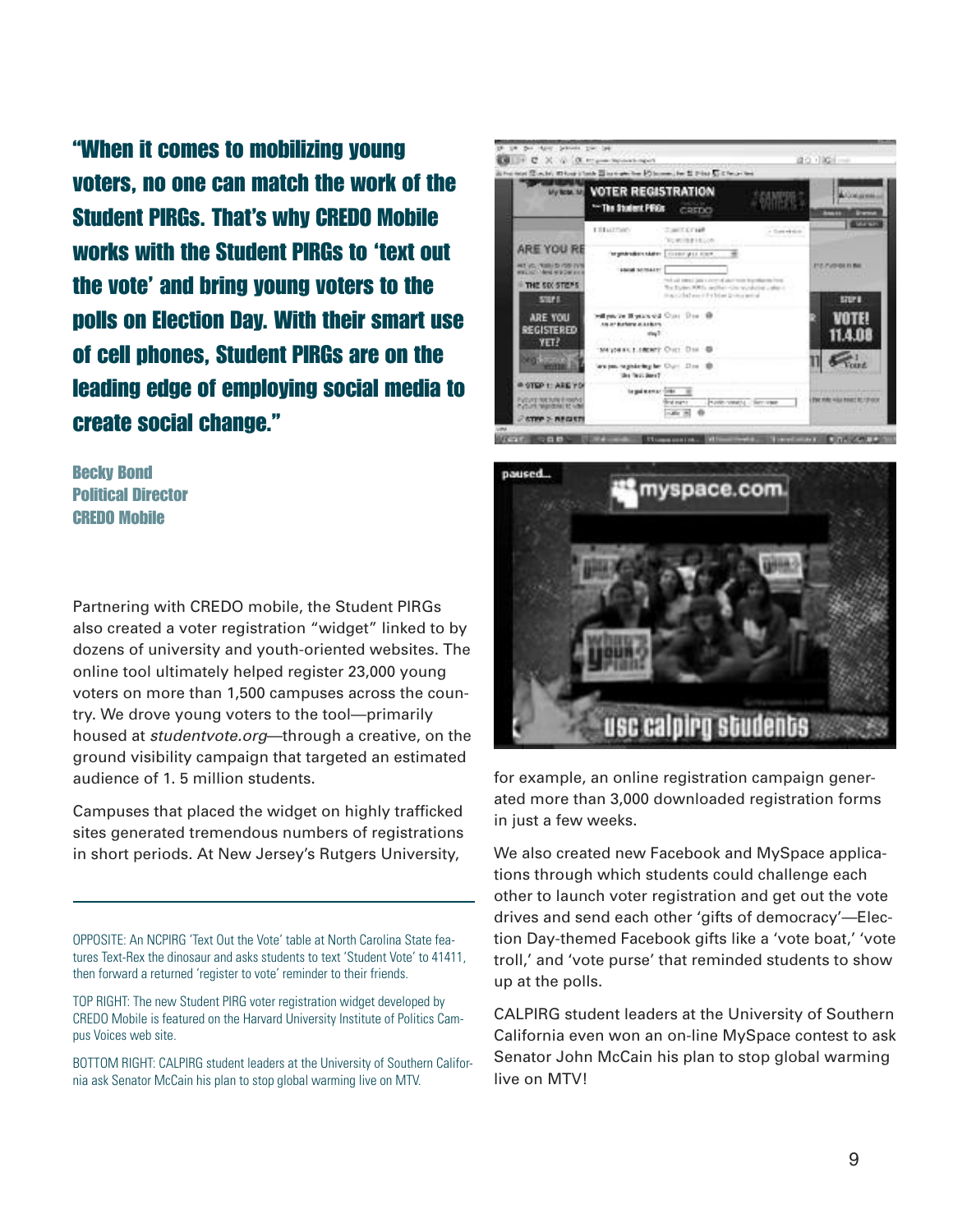**RESEARCH conducted on the Student PIRGs' New Voters Project and other grassroots voter turnout efforts is unequivocal, the key to ensuring high turnout among young voters is first registering get them and then establishing multiple personalized contacts urging them to the polls in the few days before the election.**

The non-partisan Student PIRGs' New Voters Project integrated our tested turnout model into every phase of our mobilization efforts on college campuses across the country. Through our on-the-ground and online efforts, 85 organizers and 2,000 student volunteers trained by the project helped generated 400,000 individualized voter contacts in the days leading up to the election and helped to register 85,000 young voters.

We kicked off the effort at the Democratic and Republican National Conventions, co-hosting

events that celebrated the youth vote with the Democratic National Committee Youth Council and the Young Republican National Federation.

Once students returned to school, leaders launched hundreds of creative events on college campuses to drive young voters to the polls—from "McCain-Obama" celebrity saber matches in Colorado to 'street registration teams' in Wisconsin that mobbed students on their way to class and asked them to register.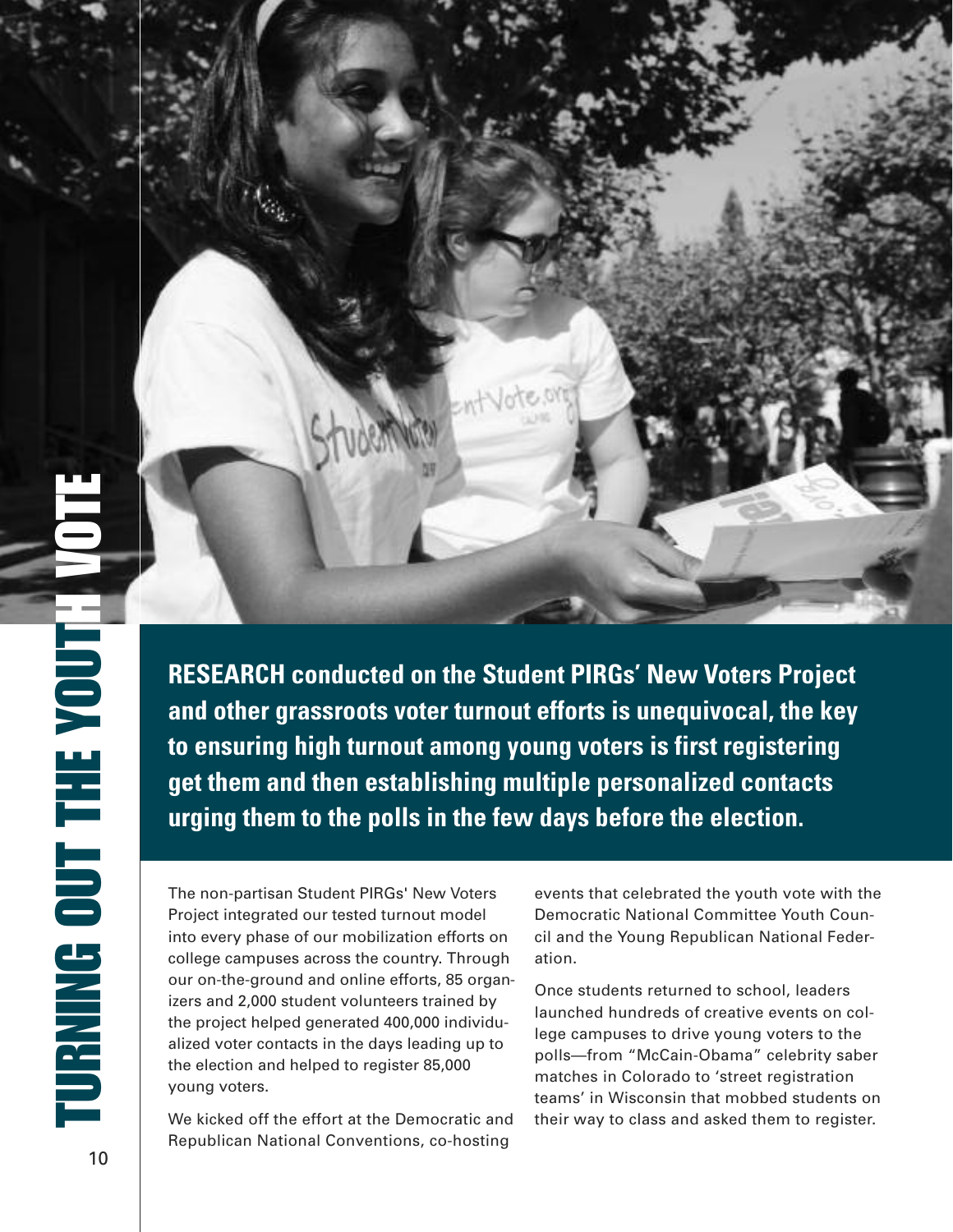

Students dressed up as pirates at the University of New Mexico asked students on campus "AAAAR you registered to vote?" They also built a "Vote Boat" that was featured on the PBS program NOW. Registration leader and senior at the university Katryn Faher, was interviewed for the program, which highlighted efforts to register young voters in the state.

At the University of Arizona, a partnership between Arizona PIRG, the Arizona Student Association, and a host of student organizations organized a massive mobilization effort that ultimately helped to register more than 4,800 students to vote.

OPPOSITE: A University of California CALPIRG student volunteer urges fellow students on their way to class to register at the Student PIRGs newly launched registration website, studentvote.org. The Student PIRGs trained more than 2,000 student volunteers over the course of the election cycle to run registration drives on their campuses.

ABOVE LEFT: Students at the University of Colorado dress up as the presidential candidates to build election buzz on campus.

ABOVE RIGHT: Sean Carroll, Student PIRG New Voters Project organizer, helps a UCLA student register to vote. Sean was one of 85 organizers trained by the project to launch young voter mobilization drives on 100 campuses across the country.



**"It has been a real pleasure partnering with Iowa PIRG and the New Voters Project during the 2008 General Election and other past elections. Through this relationship, we were able to engage more first-time voters than ever before. It is our hope to continue building on our progress for future elections. "**

**Michael A. Mauro Iowa Secretary of State**

Student leaders with CoPIRG at the University of Colorado, Denver, coordinated a "Get Out the Vote" event with eleven organizations, including CoPIRG, Hip Hop Congress, three student government organizations, Students for Obama, Students for McCain and four non-profits. Offering "five texts a slice," the students distributed pizza at a table set up on campus, and had students wearing McCain and Obama masks box in a giant inflatable boxing ring. At one point, the boxers were joined by the entire women's softball team!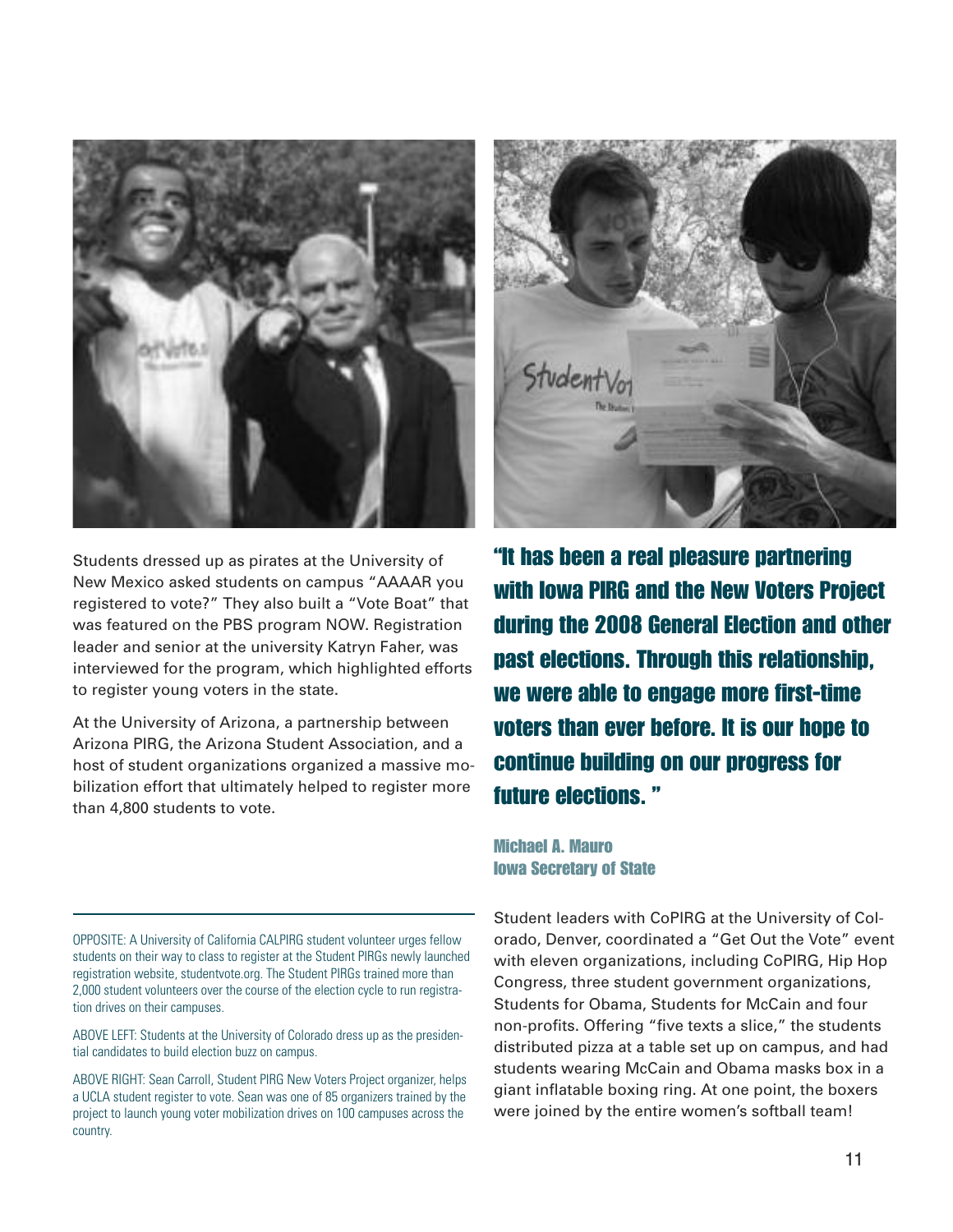

Working with the Harvard Institute of Politics, the Student PIRGs' New Voters Project also trained 120 College Republicans, College Democrats and college newspaper editors in the skills of running voter registration and mobilization drives at a September conference held at the Kennedy School of Government.

The media caught on to high level of youth engagement around the election, running positive stories that helped to reinforce the idea that young people could make a difference in the 2008 election. The work of the Student PIRGs to mobilize young voters generated more than 850 media hits over the course of the election cycle.

**LOS ANGELES** 

Initial comparisons of 2008 vs. 2004 turnout data provided by local elections officials in student precincts targeted by the Student PIRGs' New Voters Project pointed to the success of the effort:

- University of South Florida, Precinct 353—a 48% increase over 2004.
- Iowa State University, Precinct 4-5 at least a 39% increase over 2004.
- University of Connecticut, District 1—a 48% increase over 2004.

ABOVE LEFT: University of New Mexico senior and NMPIRG student leader Katryn Faher's efforts to register students on her campus was featured in an October PBS NOW story about efforts to register young voters in the state.

ABOVE RIGHT: Student PIRG New Voters Project Program Director Sujatha Jahagirdar is interviewed by *News Hour with Jim Lehrer's* Judy Woodruff about historic youth vote trends and the effectiveness of peer-to-peer outreach efforts in turning out the youth vote.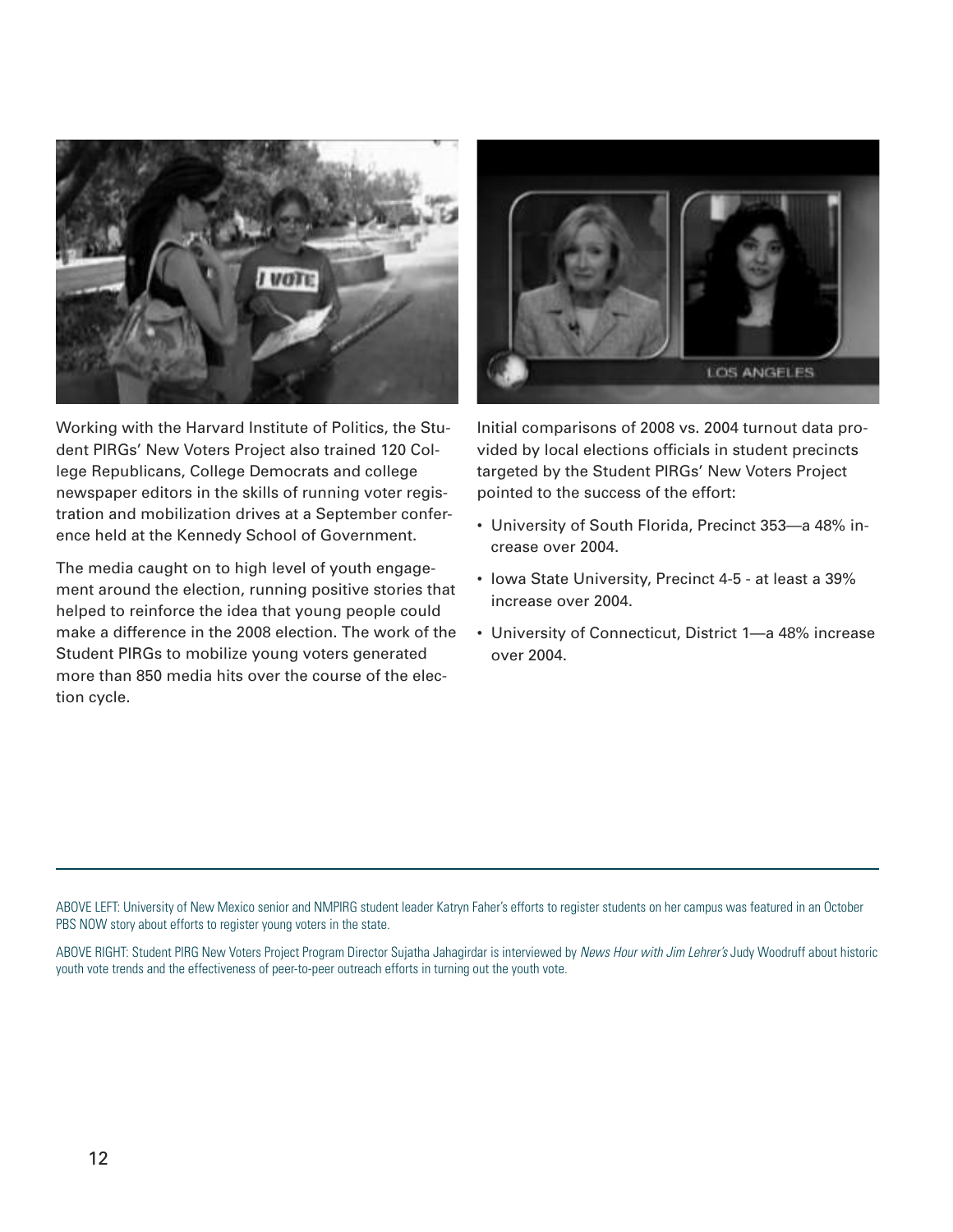**IN ORDER TO ENSURE that young people were able to vote once they reached the polls, the Student PIRGs' New Voters Project worked to protect the ability of students to cast a ballot throughout the election cycle and on Election Day.**

Our work to protect the student vote began early, during the Iowa caucuses. As the buzz among young voters grew, some campaigns appeared to grow uncomfortable with the possibility of a large young voter turnout and issued statements that questioned the ability of all Iowa students to participate on Election Day.

Iowa PIRG quickly sprang to action. Within 48 hours, 20 student government leaders, student organizations and even the right-guard tackle for the University of Iowa signed onto a

strongly-worded statement that denounced the attempts to disenfranchise students.

The furor caught the attention of several media outlets, including the *New York Times* and *Cedar Rapids Gazette* editorial boards, which issued their own denouncements.

The outcry was successful. Within days, major campaigns retracted their challenges to Iowa student voting rights.

We continued our election protection efforts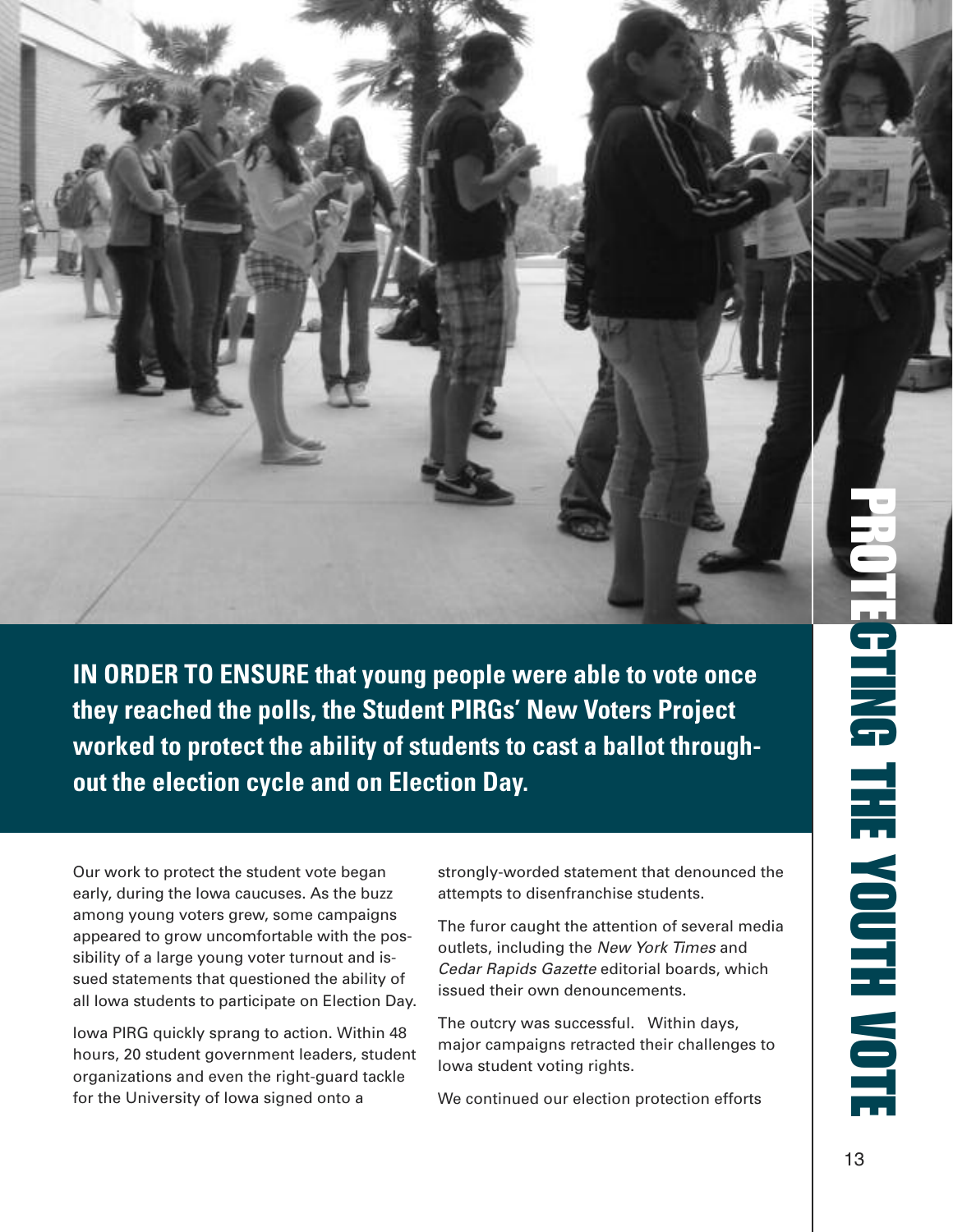

with an aggressive outreach effort to local registrars in order to identify and proactively address potential barriers to student voters well before Election Day. Some highlights from this effort include:

PREVIOUS PAGE: Students spent three hours or more in line throughout much of the day at the University of Southern Florida in order to vote. A Student PIRG-established network of student poll watchers flagged an early problem at a student polling place and working with a local election layer, corrected the problem by 9:30 am.

ABOVE: Student PIRG New Voters Project Program Director Sujatha Jahagirdar (left) and Matthew Segal, Executive Director of the Student Association for Voter Empowerment (right), testify before Congress regarding barriers to student voters. The project integrated efforts to protect student voters throughout the election season, conducting aggressive outreach to local registrars to prevent Election Day problems, extensively educating students about voting requirements, and establishing a network of poll-watchers to flag and help solve problems on Election Day.

In Denver, CoPIRG organizers worked with the local registrar's office to ensure that campus registration drives could continue right up to the October 6th voter registration deadline, convincing the registrar to accept forms from across the state at one central location rather than require them to be mailed to dozens of counties across the state by the deadline.

At Indiana University, after prompting by a campus coalition that included INPIRG, the local registrar agreed to establish early voting on campus for three days before the deadline.

In cases where registrars persisted in creating voting hurdles for students, we highlighted these barriers in the media. When a local registrar in Virginia issued a memo that warned students of a potential loss of tax and scholarship status if they registered to vote where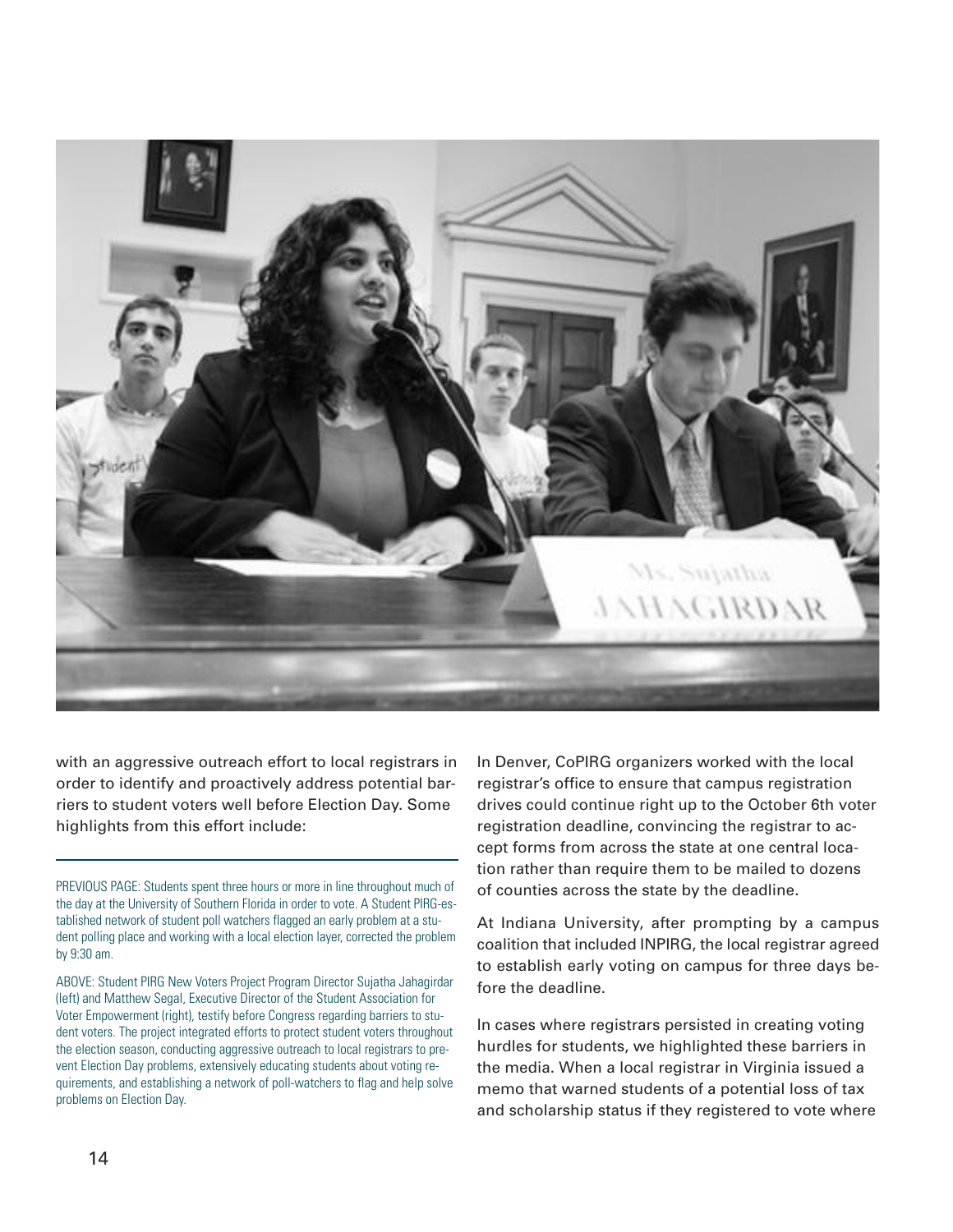## **"Student PIRGs' work to highlight barriers to student voters played a key role in protecting young people's right to vote this election season."**

**Wendy Weiser Deputy Director, Democracy Program Brennan Center**

they attended school, the Student PIRGs denounced the misleading information in the *New York Times* and *USA Today*.

Student PIRGs' New Voters Project Program Director Sujatha Jahagirdar was invited to testify before Congress at a September hearing to highlight the importance of ensuring student voting rights. Ms. Jahagirdar joined the President of Oberlin College, the Executive Director of the Harvard Institute of Politics and local registrars to highlight barriers faced by student voters for the committee.

In all our targeted states, on-the-ground organizers and student volunteers distributed tens of thousands of flyers and texted and emailed them with ID requirements, where to vote, and information about the 1-866-OUR-VOTE hotline where students could ask questions and report voting problems.

On Election Day, we also set up a network of student poll watchers to flag and solve problems at the polls. At the University of South Florida, our poll watchers flagged a problem early when election workers improperly denied students the opportunity to make an address change at the polling place and then vote by regular ballot. Working with a local election lawyer, we corrected the problem by 9:30 am.

At the University of Connecticut, when local election officials required non-students to stand in a half-hour line and students in a separate three-hour line, ConnPIRG organizers highlighted the problem in the media and worked with local officials to solve the problem.

When Jeff Howell, a MoPIRG intern participating in student Get Out the Vote activities at a St. Louis campus polling place received a text message around 2 p.m. that encouraged Obama supporters to leave the polls due to long lines and instead to show up on Wednesday, he alerted our poll-watchers. Within hours, the Student PIRGs, along with a host of nonpartisan young voter mobilization groups, released a statement that condemned the deceptive tactic which had spread across the country—and called upon media outlets to denounce the message.

Student PIRG volunteers also helped students withstand long lines on Election Day. At Temple University, the student government recruited a DJ to help students pass the time in lines that reached four hours until polls closed. When rain added another hurdle, PennPIRG handed out umbrellas and ponchos to those in line.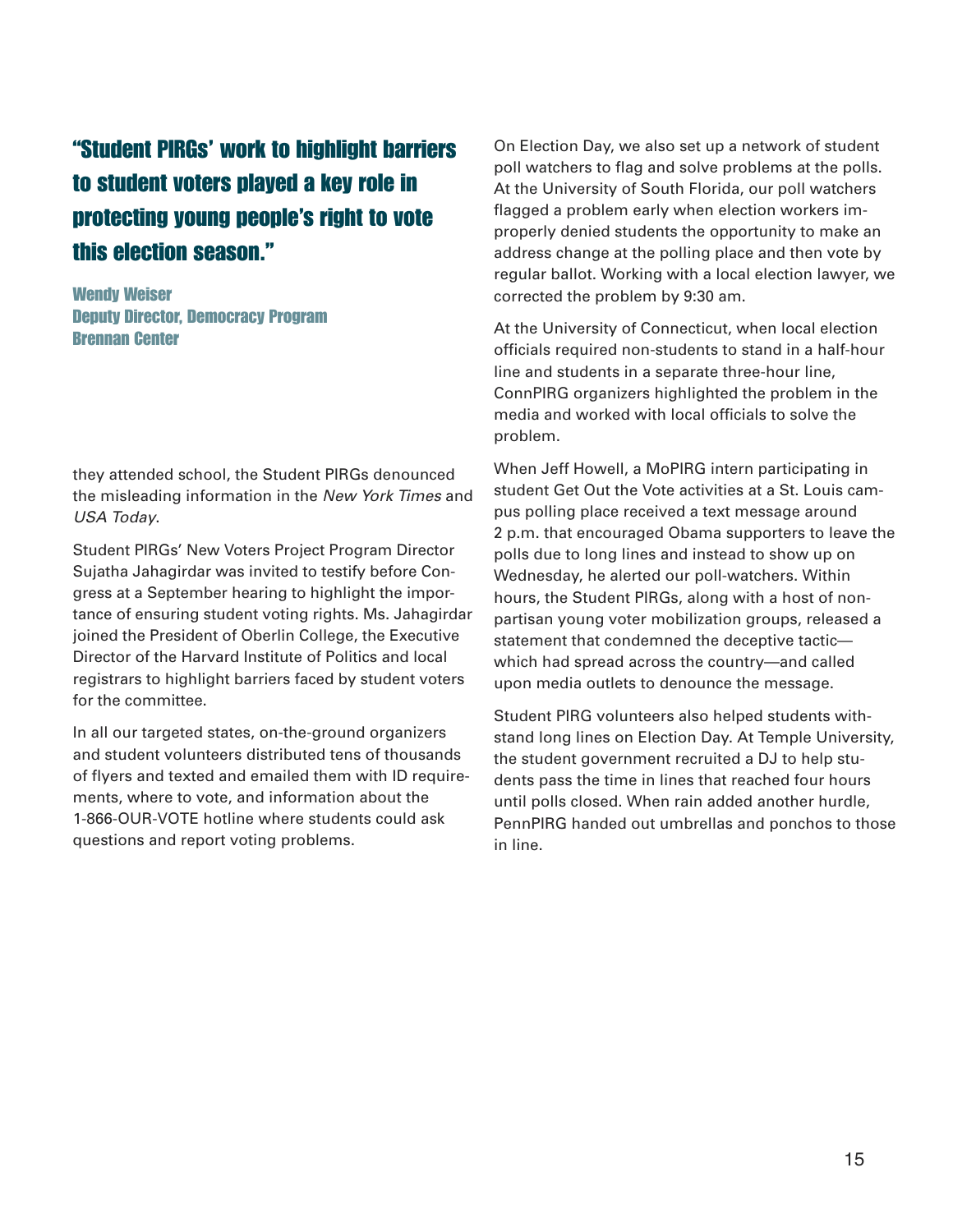THE STUDENT PIRGS' New Voters Project mobilized young voters during the 2008 election cycle through an extensive civic engagement program on college campuses throughout the nation. At the core of this program was a network of 85 organizers on one hundred campuses that trained hundreds of student leaders and more than 2,000 volunteers in the basic skills of mobilizing to get their peers to the polls. Many of these students will continue their work to engage their fellow students in the political process post-election. Profiles of three such leaders are included below.



#### **Kassie McCleery Sophomore, Ohio State University, Ohio**

In the days leading up to the election, Kassie donned a 'vote fairy' costume and stopped thousands of students on their way to

class to ask them to sign a pledge to vote on November 4th. Her efforts paid off—by Election Day, she made more than 1,000 personal Get Out the Vote contacts, a proven technique for increasing youth turnout. Post-election, she is committed to building on her work and will spearhead a campus effort to help lower textbook prices on college campuses by participating in the Student PIRGs' national *Make Textbooks Affordable* campaign. The President of the Ohio PIRG student organization at Ohio State University, Kassie is also an International Affairs Scholar and member of the John Glenn Institute Civic Leadership Council on campus.



#### **Vanessa Smith Sophomore, Temple University, Pennsylvania**

As PennPIRG Student PIRG New Voters Project Coordinator and student government leader, Vanessa designed and imple-

mented a major voter mobilization drive on her campus, leading tabling, voter education efforts, class announcements, and text message, phone bank and dorm storm events that turned out hundreds of students to the polls. On Election Day, Vanessa led PennPIRG interns and volunteers in designing dozens of signs directing students from their dorms to their polling places, worked with Campus Safety to provide dozens of shuttles from campus to polling locations, and kept students entertained while waiting in the long Philadelphia voting lines with refreshments and music. Post-election, Vanessa will continue to work with student government

on campus and help to run a campaign to lower textbook prices for students



#### **Alex Yohay Senior, Rutgers College, New Jersey**

The coordinator of NJPIRG's New Voters Project on campus, Alex and his team ran a grassroots campaign that helped to register more than 6,700 voters, and

made 9,400 get-out-the-vote contacts through dorm storm events, phone calling, and viral text-messaging on the Rutgers campus in the weeks leading up to the election. His favorite part of the drive was seeing the voter turn-out in student-heavy Rutgers College precincts go up as much as 58% over 2004. Post-election, Alex will help lead NJPIRG Student Chapter's Global Warming Solutions campaign to mobilize support for green energy policies in the new Congress.

#### **Looking Ahead**

In the coming months, student volunteers and organizers trained by the Student PIRGs will build upon our work during this election cycle and further expand the infrastructure for civic engagement on college campuses across the country. Applying skills learned by mobilizing young voters this election cycle, we will recruit a new cadre of students energized by the election and looking for a way to channel their enthusiasm. We also will expand the number of permanently funded Student PIRG chapters that support year-round campus civic engagement programs with professional organizers.

State advocacy groups of the Student PIRGs will organize this effort around four important public policy issues: clean energy, healthcare, transportation, and hunger and homelessness. For each, U.S. PIRG experts have already developed a platform and strategies for students to use. Students will lead awareness raising events on campus, generate media coverage of each issue, and meet with state and federal elected officials to build support for our platforms when these officials come home for recess. Through this work, advocacy groups of the Student PIRGs will train an additional 10,000 students on hundreds of campuses in the coming months in the basic skills of civic engagement, and ensure that young people participate in service and government at higher and higher levels, ultimately ensuring that voices of young people are heard for years to come.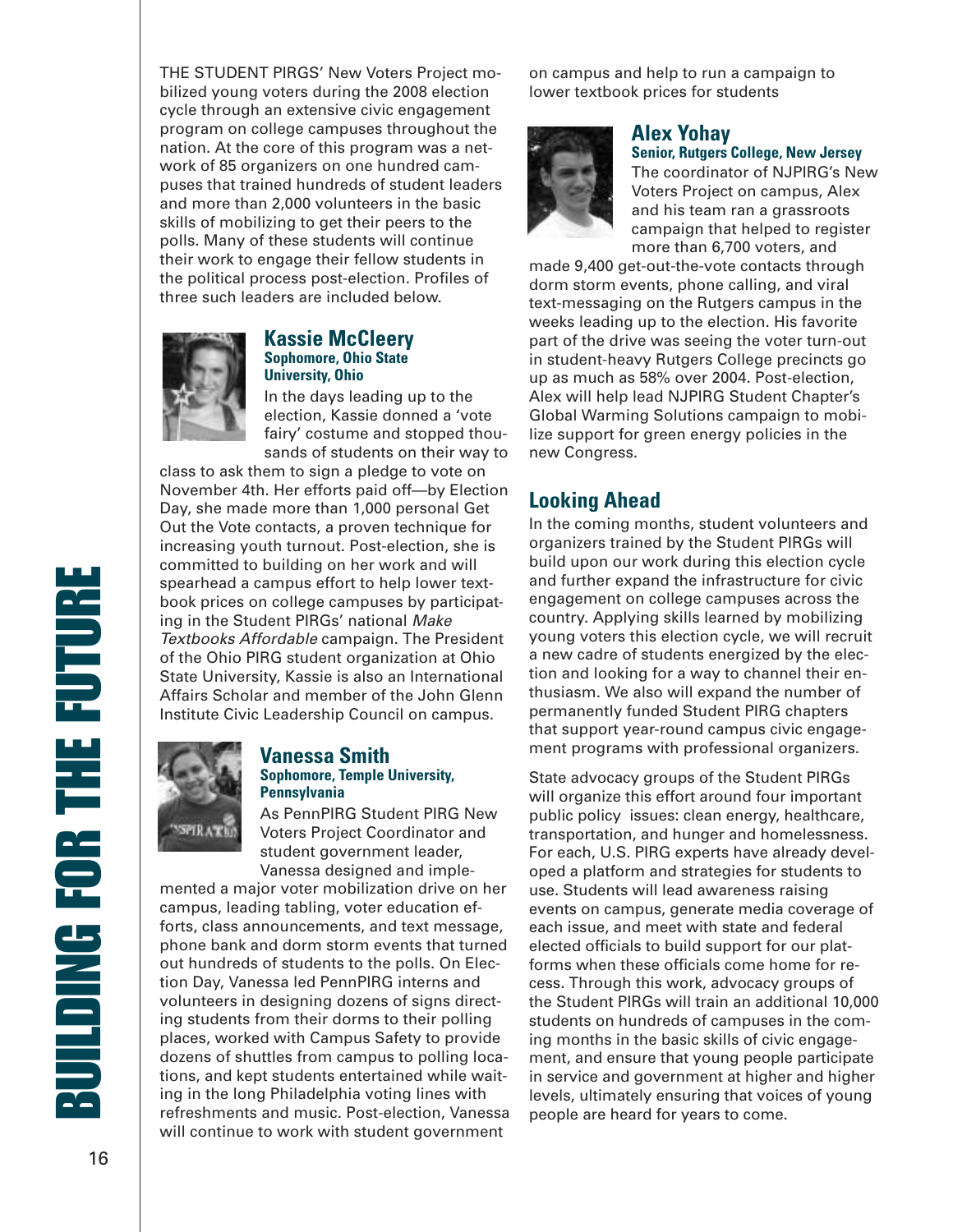# **ACKNOWLEDGMENTS**

### **A Thank You**

The Student PIRGs would like to thank our allies in our two-decade effort to increase the youth vote: United States Student Association, Oregon Student Association, Arizona Students' Association, University of California Student Association, California State Student Association, United Council of Wisconsin, Associated Students of Colorado, the hundreds of campus student government associations too numerous to list by name, Rock the Vote, the Bus Project, Declare Yourself, Headcount, the Lawyer's Committee for Civil Rights Under Law, and the League of Young Voters.

A special thanks also to the 1989 Sheinbaum Trust; Angelina Fund; Bohemian Foundation; California Consumer Protection Foundation; Carnegie Corporation of New York; Cedar Tree Foundation; Center for Ethical Leadership; The Educational Foundation of America; Butch Weaver Tzedakah Fund of the Fidelity Charitable Gift Fund; HKH Foundation; Hull Family Foundation; The James Irvine Foundation; The John Merck Fund; Joselyn Blumenthal Philanthropic Fund of the Community Foundation Serving Boulder County; Leo Model Foundation, Inc; Lighthouse Center; Open Society Institute; Picower Foundation; Tides Foundation; Tides Youth Engagement Fund; The Voter Action Fund of the Tides Foundation; Wallace Global Fund; Working Assets/CREDO; and the Working Assets/CREDO Grantmaking Fund of the Tides Foundation.

We would also like to thank Dr. Donald Green and Dr. Alan Gerber of Yale University and Dr. David Nickerson of the University of Notre Dame for their groundbreaking research on voter turnout techniques.

And, of course, we want to thank the hundreds of thousands of hardworking student PIRG volunteers, project coordinators and staff who have worked tirelessly to strengthen America's democracy over the last 25 years.

Together, we have and will continue to make a difference!

#### **In the States:**

The Student PIRGs New Voters Project is a project of the following Student PIRG chapters:

Arizona PIRG, CALPIRG, ConnPIRG, CoPIRG Student Chapters, Florida PIRG, Illinois PIRG, INPIRG, Iowa PIRG, Maine PIRG, Maryland PIRG, MASSPIRG, MoPIRG, NCPIRG, NJPIRG Student Chapters, NMPIRG, OSPIRG, PennPIRG, WashPIRG, WISPIRG